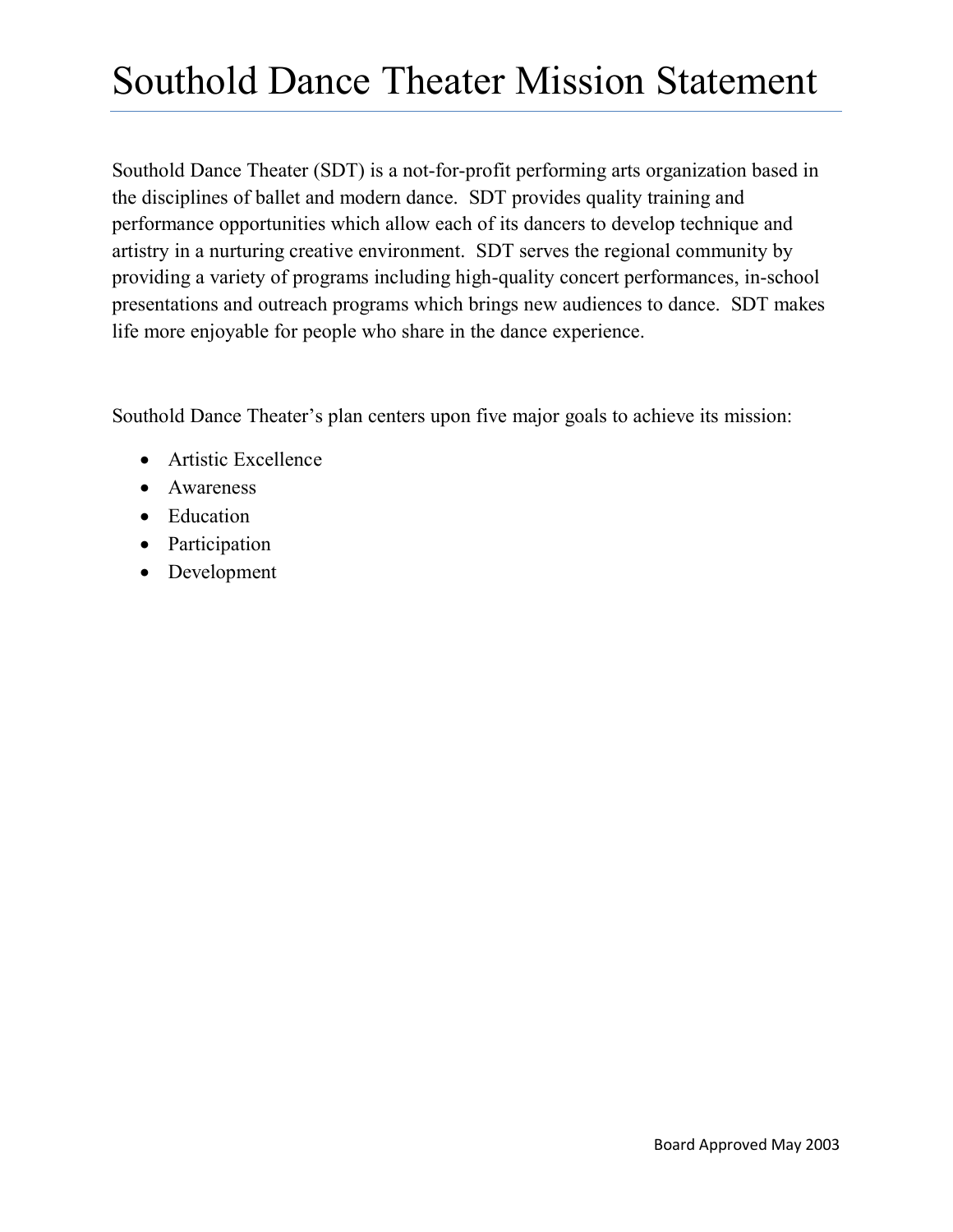# About Southold Dance Theater

Southold Dance Theater is a nationally recognized, pre-professional dance company currently in its 45th season. Under the direction of the professional staff, dancers strive to achieve mastery of technique and performance. Many dancers successfully audition for some of the nation's most prestigious dance institutions. Several have gone on to professional dance careers. As the resident dance company at the Morris Performing Arts Center, Southold enriches its audience with high standards of performance.

### **Year Founded: 1974**

### **Artistic Director:** Calin Radulescu

### Finances

Southold Dance Theater (SDT) is a not-for-profit 501 (c) (3) organization, and is funded in part by a grant from the Community Foundation of St. Joseph County through the Indiana Arts Commission, a state agency, with funds from the Indiana General Assembly and the National Endowment for the Arts.

## **Productions**

- SDT productions attract approximately 10,000 audience members annually.
- More than 5,000 local school children come to SDTs Nutcracker Youth Concerts each year.
- Nearly 200 dancers participate in each of SDT's annual major productions: *The Nutcracker* in December and a full length major production each spring

## Youth America Grand Prix

- Youth America Grand Prix (YAGP) is the world's largest student ballet scholarship competition that awards over \$250,000 annually in scholarships to leading dance schools worldwide. The competition is held annually around the world and in New York City, and is open to dance students of all nationalities 99- 19 years old.
- Each year, SDT Company dancers participate in YAGP
- In March, 2019, thirty Southold Dancers will compete at YAGP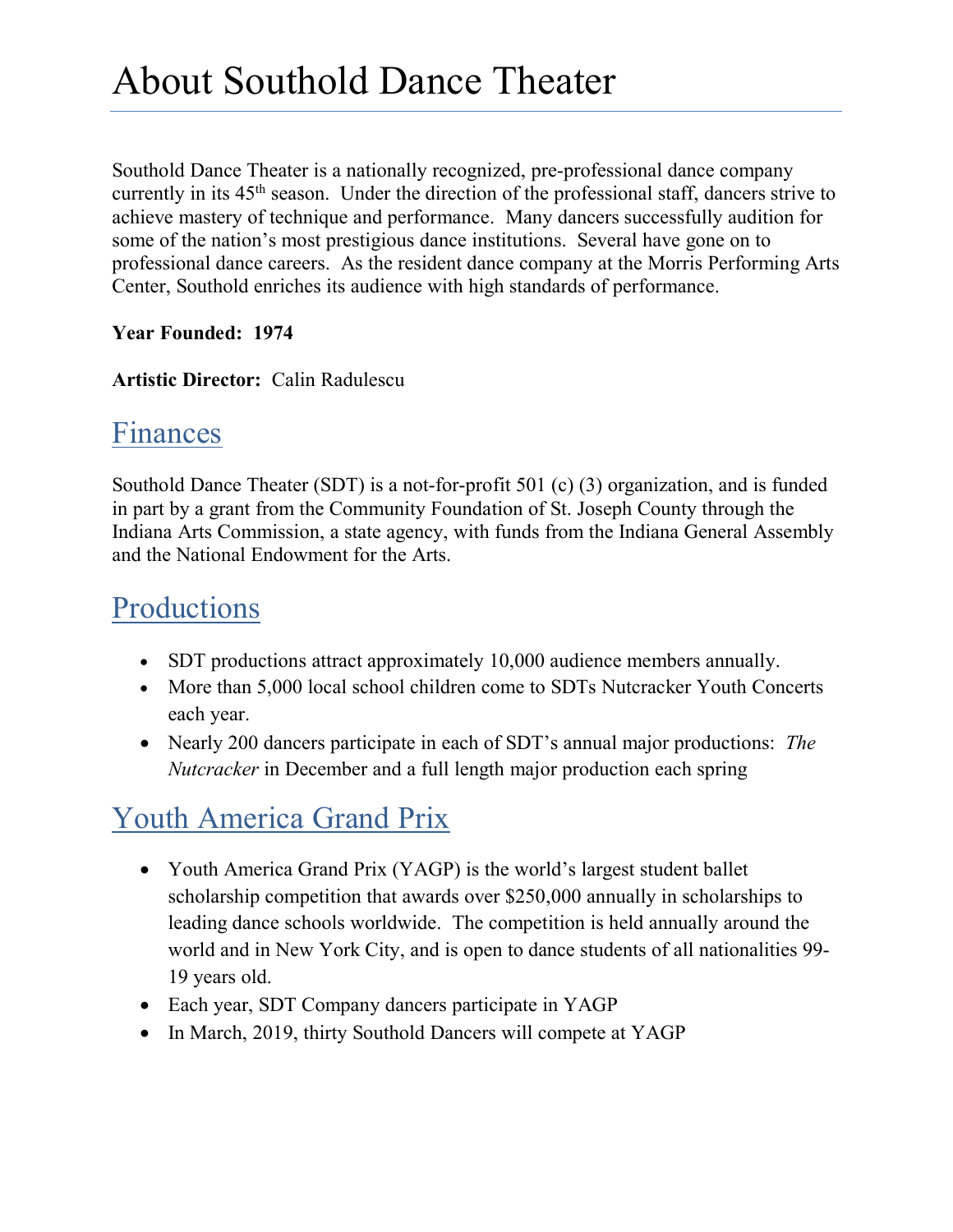## School of Dance

- Southold trains approximately 250 students each year.
- Southold offers partial tuition reduction to students who demonstrate financial need.
- Southold's training program is enhanced by working side by side with professional dancers both in the studio and on the stage. Southold engages guest artists and instructors from professional dance companies each year.
- Southold faculty members use the Vaganova based Ballet Method and syllabus as a template for their instruction and early childhood teaching techniques to ensure our Children's Division classes create a nurturing environment that enables each child to begin a lifelong love of dance.
- There are three divisions in the school, designed to challenge students with each year of study:

### *Children's Division*

The Children's Division includes Creative Movement classes for students ages 3 to 5 years and Primary Ballet classes for students ages 5 to 7.

### *Classical Ballet Division*

The Classical Ballet Division offers four levels of instruction (Ballet  $I - IV$ ). Auditions are required for admission and placement is based on age, strength and physical development.

### *Pre-Professional Division*

The School's Pre-Professional Division offers advanced levels of instruction to students in Ballet V to VIII (Company Level.) Auditions are required for admission and placement is based on strength and physical development and ballet technique.

Adult Ballet Classes are also available on a Drop-In basis.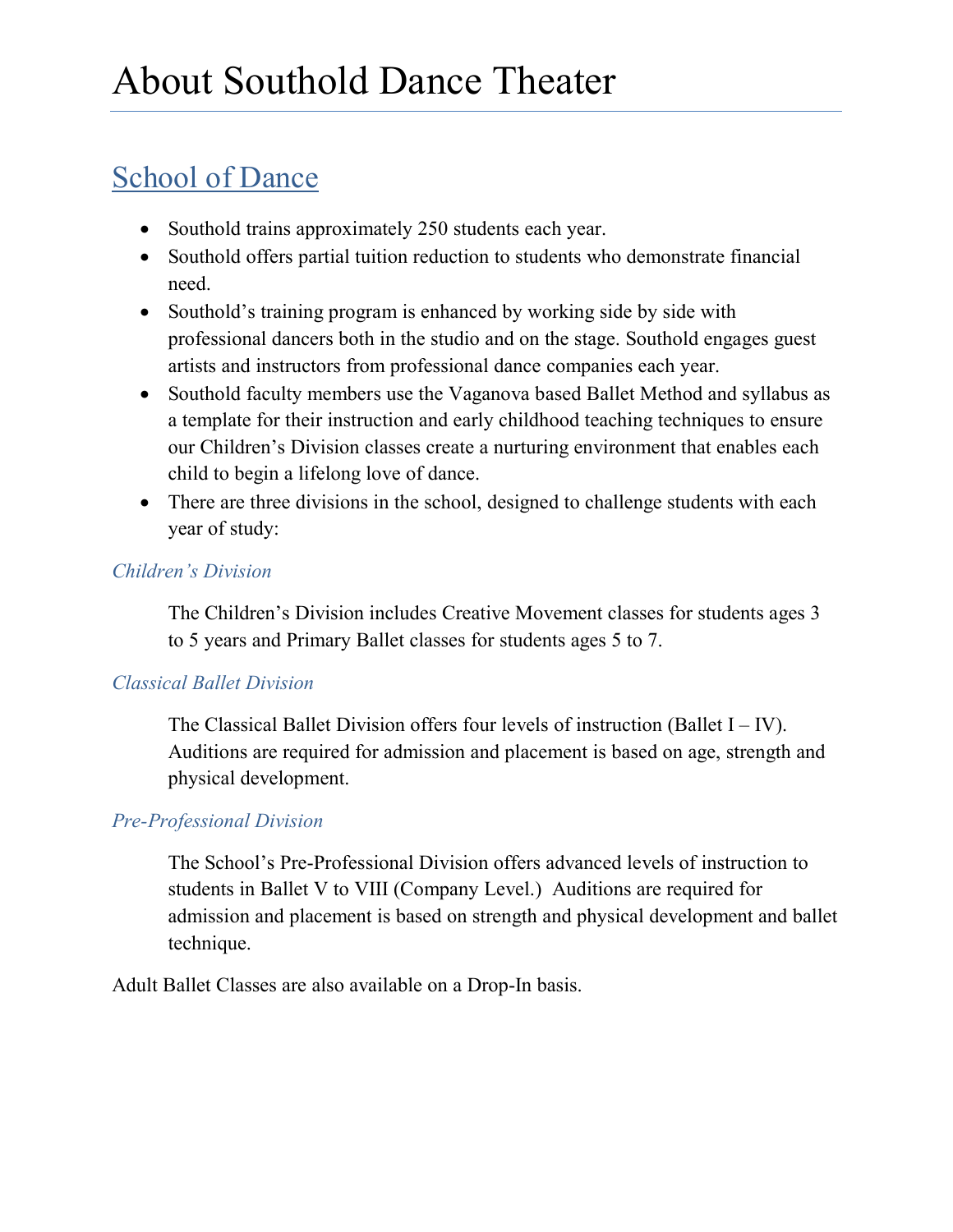All parents of Southold students are invited to join the Southold Parent Guild. The Guild exists to enrich dance-school life through parental participation and to enhance communication between parents, faculty, administration and the Board of Directors. We welcome every parent's involvement and contributions, as each parent has something valuable to offer the Southold community. Thank you for sharing your interests, talents and time with us.

The Guild is headed by a President representing the volunteer leadership of committees, fundraisers and special events at Southold. The monthly Guild meetings include a briefing by the administration, informational presentations by parent representatives and volunteers, special reports on Southold events and discussion of current issues. The Guild President serves as an ex-officio member of the Board of Directors.

The purpose of the Southold Guild is to promote mutual understanding and cooperation among parents, students, faculty, administration and Board of Directors for the improvement and progress of the school.

The Guild shall have set objectives and goals as defined by the Guild President, Southold Administration and the Board of Directors. The purpose of achieving these goals is to fulfill the Artistic Director's vision for studio enhancements and educational development.

The Guild President will select the Guild Officers. Each office will need to attend the monthly Guild meetings. The Term of service is July 1 through June 30.